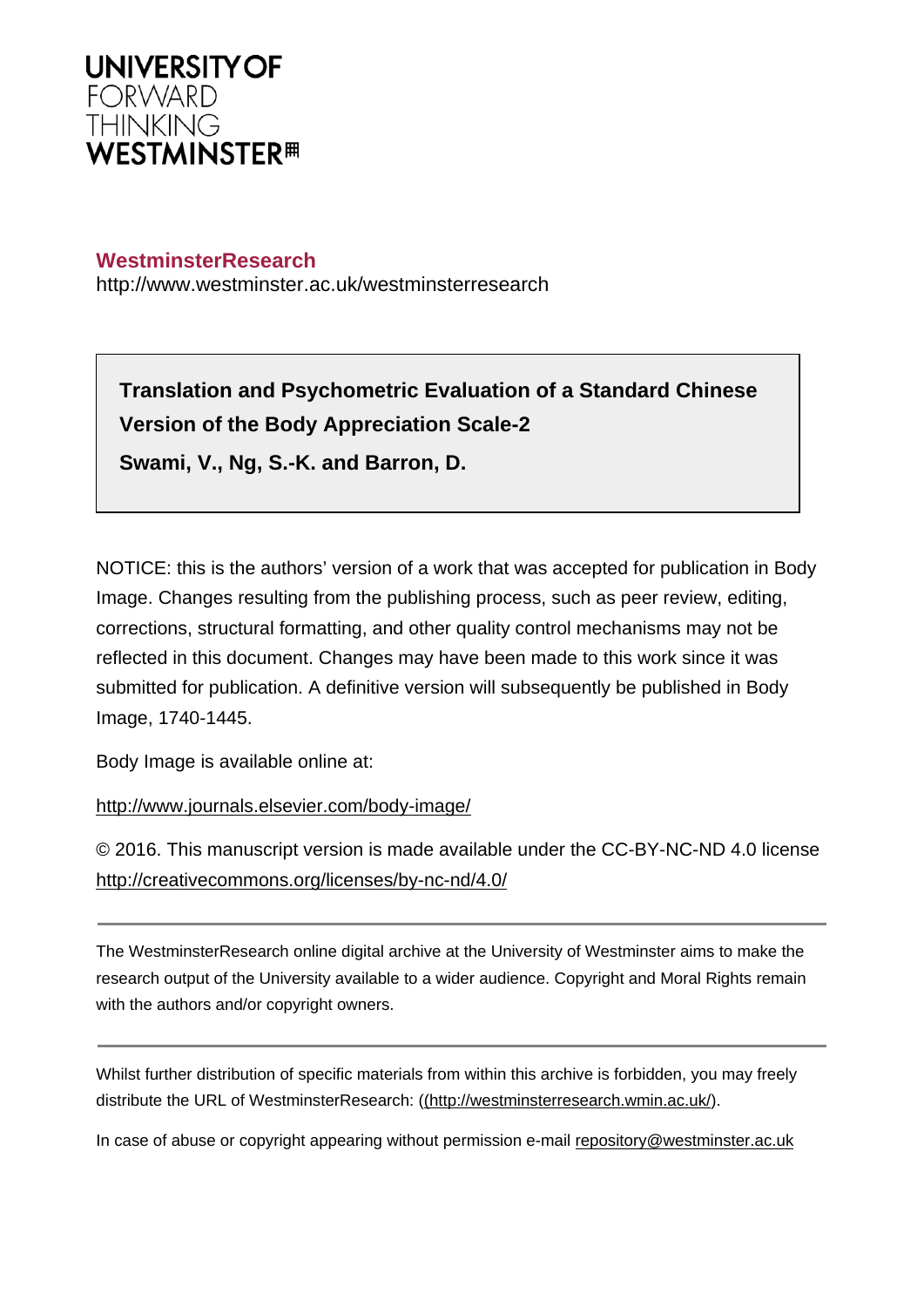# Running head: BODY APPRECIATION SCALE-2

Translation and Psychometric Evaluation of a Standard Chinese Version of the Body Appreciation Scale-2

Viren Swami<sup>1-2</sup>, Siu-Kuen Ng<sup>3</sup>, & David Barron<sup>4</sup>

 Department of Psychology, Anglia Ruskin University, Cambridge, UK Department of Psychology, HELP University College, Kuala Lumpur, Malaysia Physical Education Unit, Chinese University of Hong Kong, Hong Kong, China Department of Psychology, University of Westminster, London, UK

Address correspondence to: Prof. Viren Swami, Department of Psychology, Anglia Ruskin University, East Road, Cambridge, Cambridgeshire CB1 1PT, UK. Email: viren.swami@anglia.ac.uk.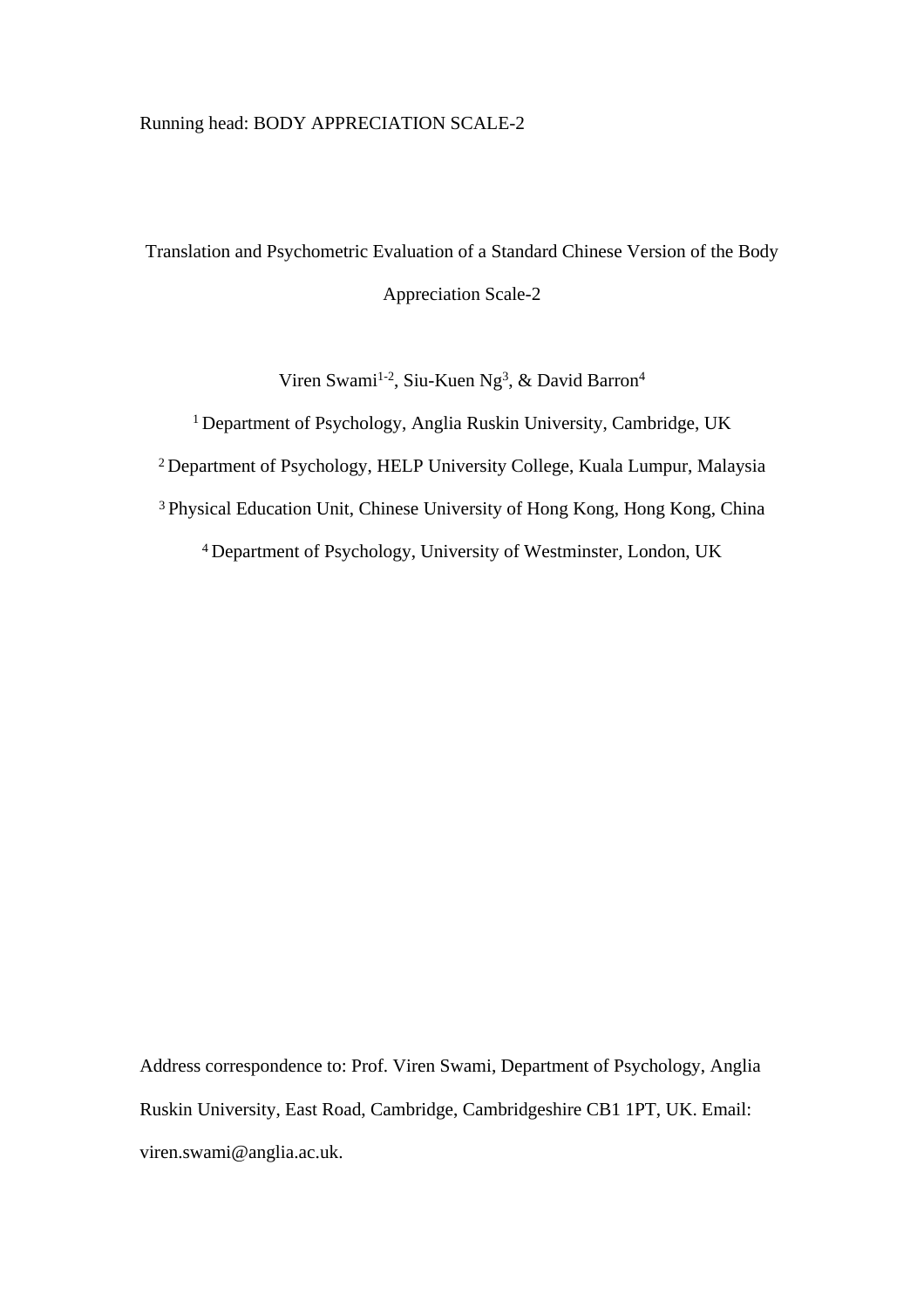### **Abstract**

The present study examined the factorial and construct validity of a Standard Chinese translation of the Body Appreciation Scale (BAS-2; Tylka & Wood-Barcalow, 2015b). Participants were 191 women and 154 men from mainland China who were resident in Hong Kong at the time of recruitment. Results of confirmatory factor analysis indicated that the one-dimensional model of the BAS-2, in which all 10 items loaded onto the same factor, had adequate fit and was invariant across sex. Body appreciation scores had good internal consistency and were significantly correlated with self-esteem and life satisfaction, and, in women, with weight discrepancy and body mass index. There were no significant differences in body appreciation scores between women and men. The present findings suggest that the Standard Chinese translation of the BAS-2 has the same one-dimensional factor structure as its parent scale and may facilitate cross-cultural studies of positive body image.

*Keywords*: Body appreciation, Positive body image, Cultural equivalence, Factorial validity, China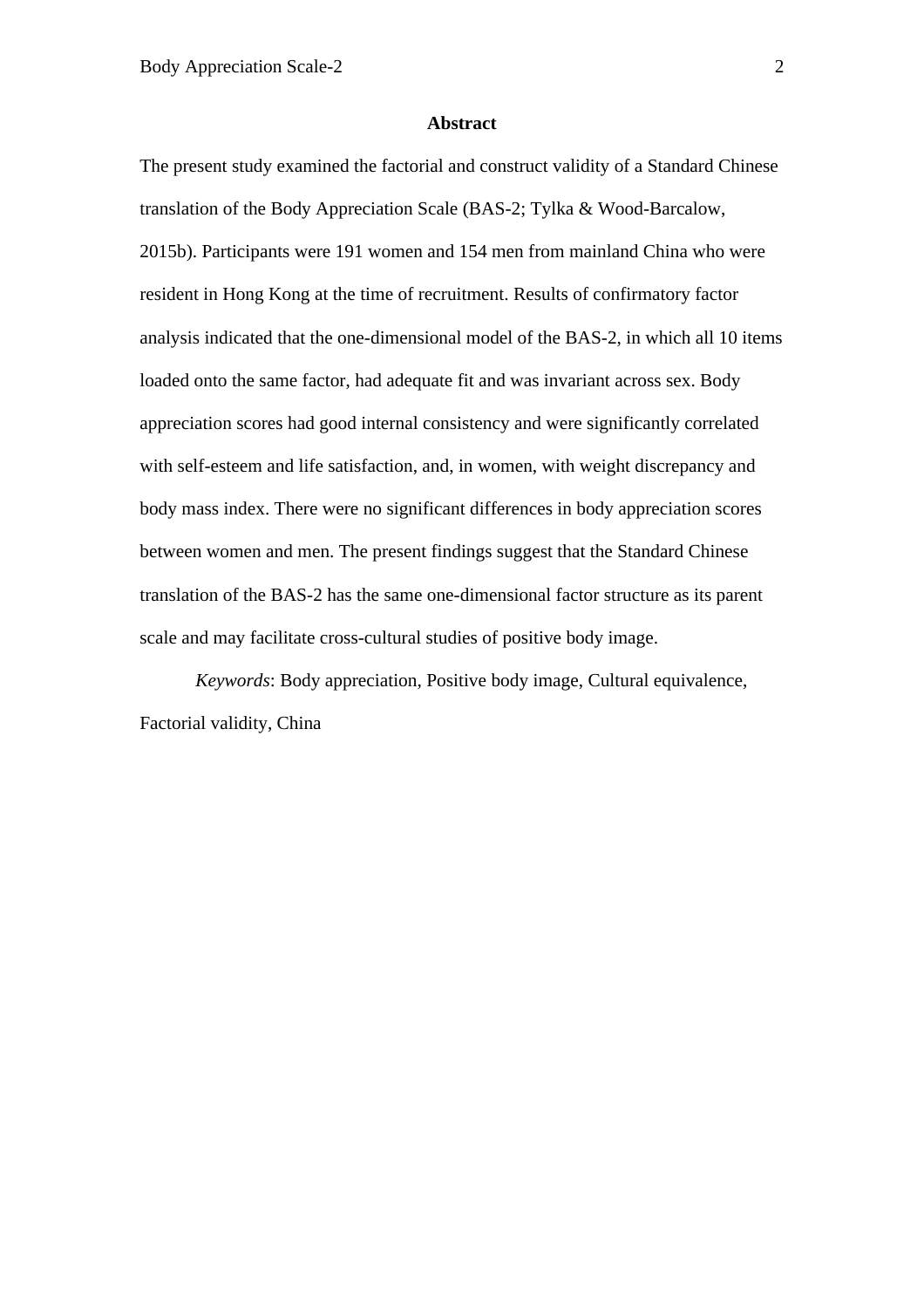Positive body image is a multidimensional construct consisting of facets including body appreciation, body acceptance and love, and adaptive appearance investment (Tylka & Wood-Barcalow, 2015a). One widely-used measure of the former facet is the Body Appreciation Scale (BAS; Avalos, Tylka, & Wood-Barcalow, 2005), a 15-item scale with evidence of construct validity and internal consistency (Webb, Wood-Barcalow, & Tylka, 2015). However, one limitation of the BAS relates to the cross-cultural equivalence of its factor structure: while some studies support a one-dimensional structure (e.g., Swami, Stieger, Haubner, & Voracek, 2008), studies in some national contexts instead support a two-factor model (e.g., Ng, Barron, & Swami, 2015; Swami & Chamorro-Premuzic, 2008; Swami & Jaafar, 2012).

This lack of equivalence in the dimensionality of the BAS prevents effective cross-cultural comparisons of body appreciation. Motivated in part by this issue, as well as broader developments in the conceptualisation of body appreciation, Tylka and Wood-Barcalow (2015b) developed a revision of the scale, the 10-item BAS-2. In adults from the United States, Tylka and Wood-Barcalow reported that the BAS-2 has a one-dimensional factor structure that is invariant across sex. They also reported that BAS-2 scores have good test-retest reliability and construct validity. While the BAS-2 represents an advance on its parent scale, a vital next step is to examine its factorial equivalence in diverse national and cultural groups (Tiggemann, 2015).

Two studies have examined the factor structure of the BAS-2 outside the United States. Using exploratory factor analysis (EFA), Atari (2016) reported that a Persian translation of the BAS-2 had a one-dimensional factor structure in samples of female and male university students in Iran (Cronbach's  $\alpha = .87-.89$ ). Similarly, an earlier EFA study provided evidence for a one-dimensional model of a Cantonese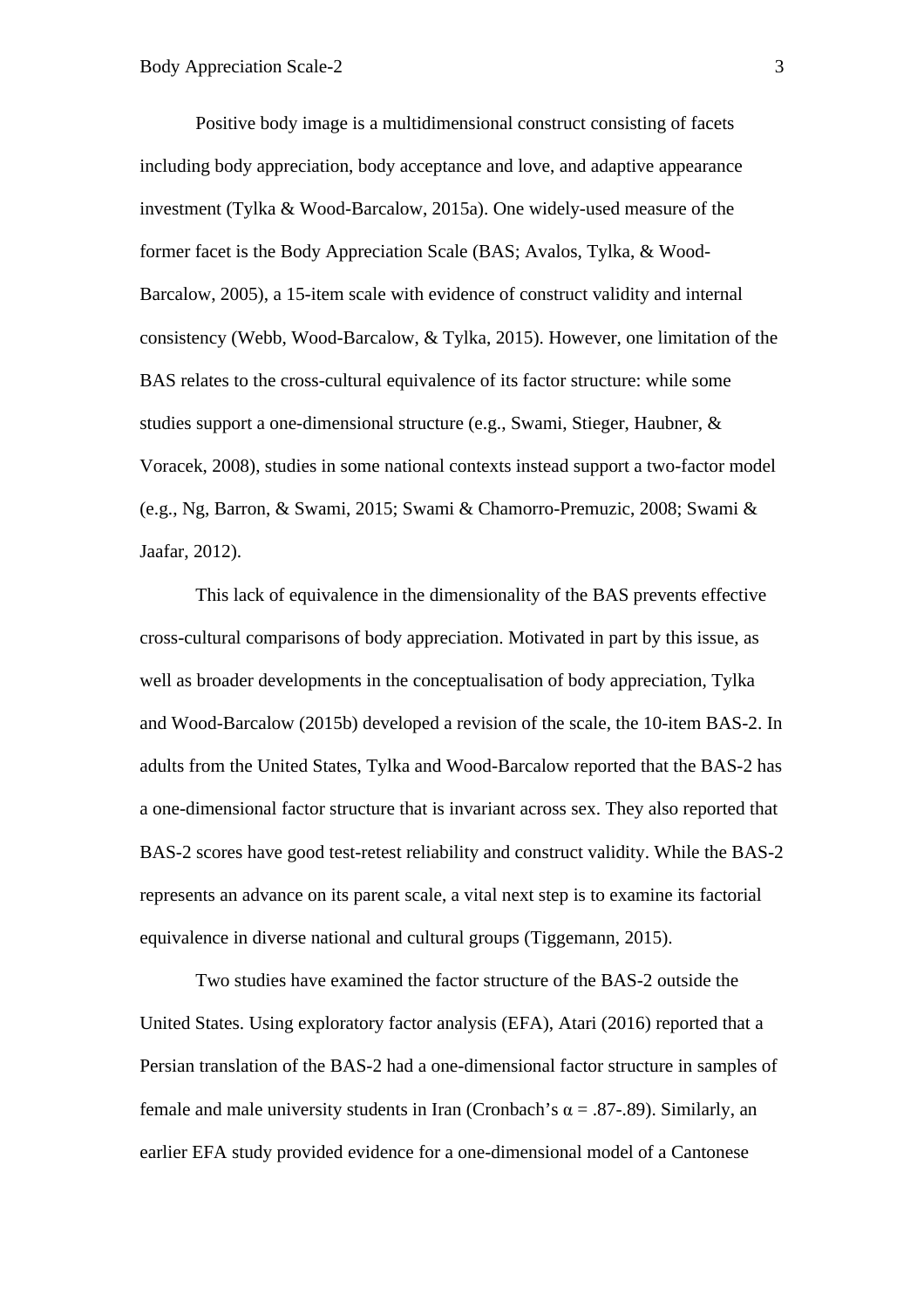translation in female and male university students in Hong Kong (Cronbach's  $\alpha = .90$ -.91). As in the United States, both studies showed that men had significantly higher body appreciation than women (Iran  $d = 0.15$ ; Hong Kong  $d = 0.19$ ) and that BAS-2 scores had good construct validity (i.e., significant correlations with self-esteem, life satisfaction, and body mass index [BMI] in women and BMI<sup>2</sup> in men).

However, as noted by Swami and Ng (2015), a limitation of the Cantonese translation of the BAS-2 is that its use is restricted to Cantonese-speaking populations (i.e., mainly Hong Kong, Macau, and Guangdong). Although the varieties of Chinese are sometimes described as dialects of a single Chinese language, the language varieties are often mutually unintelligible (DeFrancis, 1984). Indeed, there are between 7 and 13 main regional groups of Chinese (Kane, 2006), of which the most widely-used is Standard Chinese (also known as Modern Standard Mandarin or Pǔtōnghuà/ $\Box$ . Aside from being the sole official language of China and Taiwan, Standard Chinese is also an official language in Singapore and is widely-used by the Chinese diaspora elsewhere in Southeast Asia. The written form of Standard Chinese is based on simplified Chinese characters  $(h\grave{a}nzi/\Box\Box)$  that are understood by literate speakers of otherwise unintelligible dialects (Kane, 2006).

In order to facilitate wider use of the BAS-2 in Chinese-speaking populations, we report on the translation and validation of a Standard Chinese version of the scale. In terms of the scale's factorial validity, we used confirmatory factor analysis (CFA), as opposed to EFA, because there is a sufficient body of theory and empirical research that postulates a one-dimensional relationship pattern *a priori* (Swami & Ng, 2015). In addition, we examined whether the derived factorial model is invariant across sex. Finally, we examined the construct validity of the Standard Chinese version of the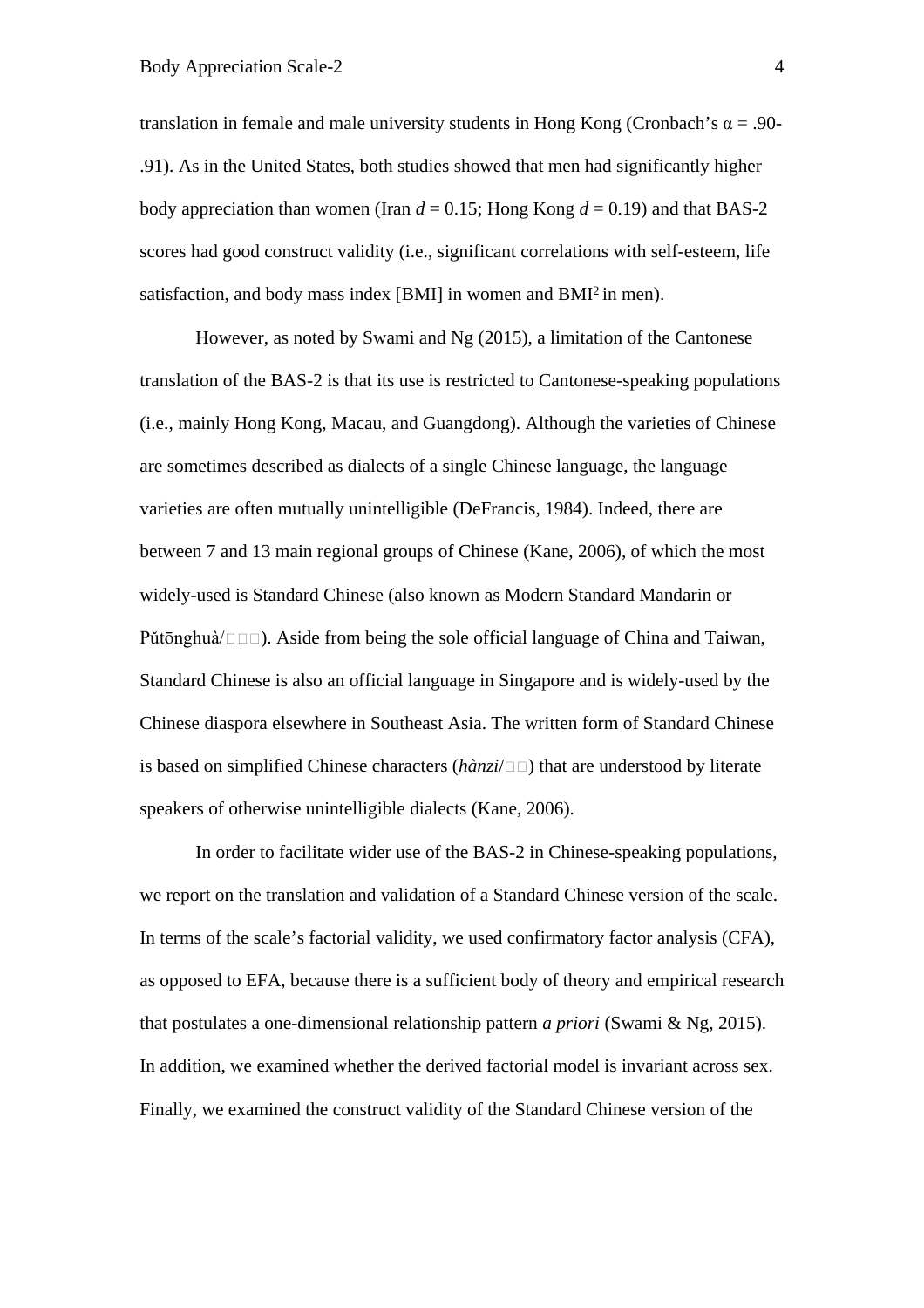BAS-2 by examining associations between body appreciation and self-esteem, life satisfaction, and BMI/BMI<sup>2</sup> in both sexes, and with weight discrepancy in women.

#### **Method**

## **Participants**

Participants were 191 women and 154 men from mainland China who were working or studying at a university in Hong Kong at the time of recruitment. Participants ranged in age from 16 to 47 years  $(M = 22.41, SD = 5.30)$  and in selfreported BMI from 16.02 to 35.69 kg/m<sup>2</sup> (*M* = 21.00, *SD* = 2.93).

## **Measures**

**Body appreciation**. Participants completed the 10-item BAS-2 (Tylka & Wood-Barcalow, 2015b; see Appendix for items in English and Standard Chinese). All items were rated on a 5-point scale, ranging from 1 (*Never*) to 5 (*Always*).

**Weight discrepancy**. To assess women's actual-ideal weight discrepancy, we used the Photographic Figure Rating Scale (PFRS; Swami, Salem, Furnham, & Tovée, 2008). The PFRS consists of 10 photographic images of women ranging from emaciated to obese and participants are asked to rate the figure that most closely matches their own body and the figure they would most like to possess on a 10-point scale ranging from 1 (*Figure with the smallest body size*) to 10 (*Figure with the largest body size*). Actual-ideal weight discrepancy was computed as the difference between absolute current and ideal ratings, so that higher scores reflect greater weight discrepancy. Previous work has shown that PFRS scores have good patterns of testretest reliability and construct validity (Swami et al., 2012). No male version of the PFRS currently exists, so men were asked to skip this portion of the questionnaire.

**Self-esteem**. To measure self-esteem, we used Rosenberg's Self-Esteem Scale (RSES; Rosenberg, 1965; Standard Chinese translation: Tian, 2006), a 10-item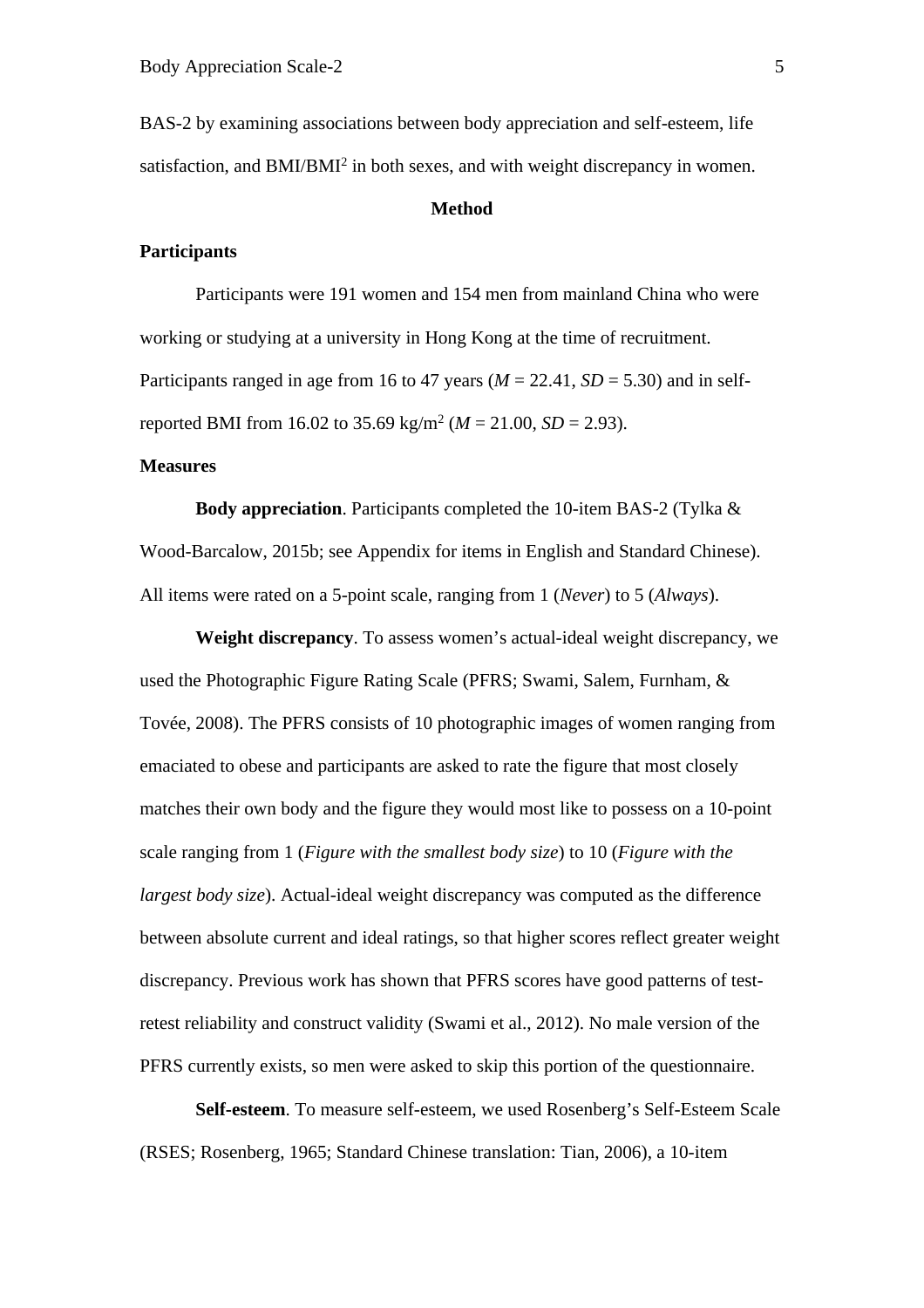measure of an individual's overall sense of self-worth. All items were rated on a 4 point scale ranging from 1 (*Strongly disagree*) to 4 (*Strongly agree*). One item was removed prior to analyses, as this has been found to improve internal consistency and construct validity of estimates for the Standard Chinese version of the RSES (Tian, 2006). In the present work, Cronbach's α for the 9-item measure was .82 in women and .83 in men.

**Life satisfaction**. Life satisfaction was measured using the 5-item Satisfaction With Life Scale (SWLS; Diener, Emmons, Larsen, & Griffin, 1985), which assesses an individual's overall feelings of the quality of their lives. All items were rated on a 5-point scale, ranging from 1 (*Strongly disagree*) to 5 (*Strongly agree*), and scores for the Chinese version of this scale have good construct validity (Choy & Moneta, 2002). In the present study, Cronbach's  $\alpha$  for the SWLS was .84 in women and men, respectively.

## **Procedures**

Once ethics approval was obtained, we prepared Standard Chinese translations of the BAS-2, PFRS, and SWLS from the parent English versions using the standard back-translation technique (Brislin, 1970). Between June and December 2015, the study was advertised on campus locations and invited participation in a study on health and well-being from respondents who matched inclusion criteria (being from mainland China and fluent in Standard Chinese). Those who agreed to participate provided written informed consent and completed an anonymous paper-and-pencil version of the questionnaire in a private cubicle. The order of presentation of the scales above was pre-randomised for each participant. Participation was voluntary and respondents did not receive any remuneration for participation. Upon return of the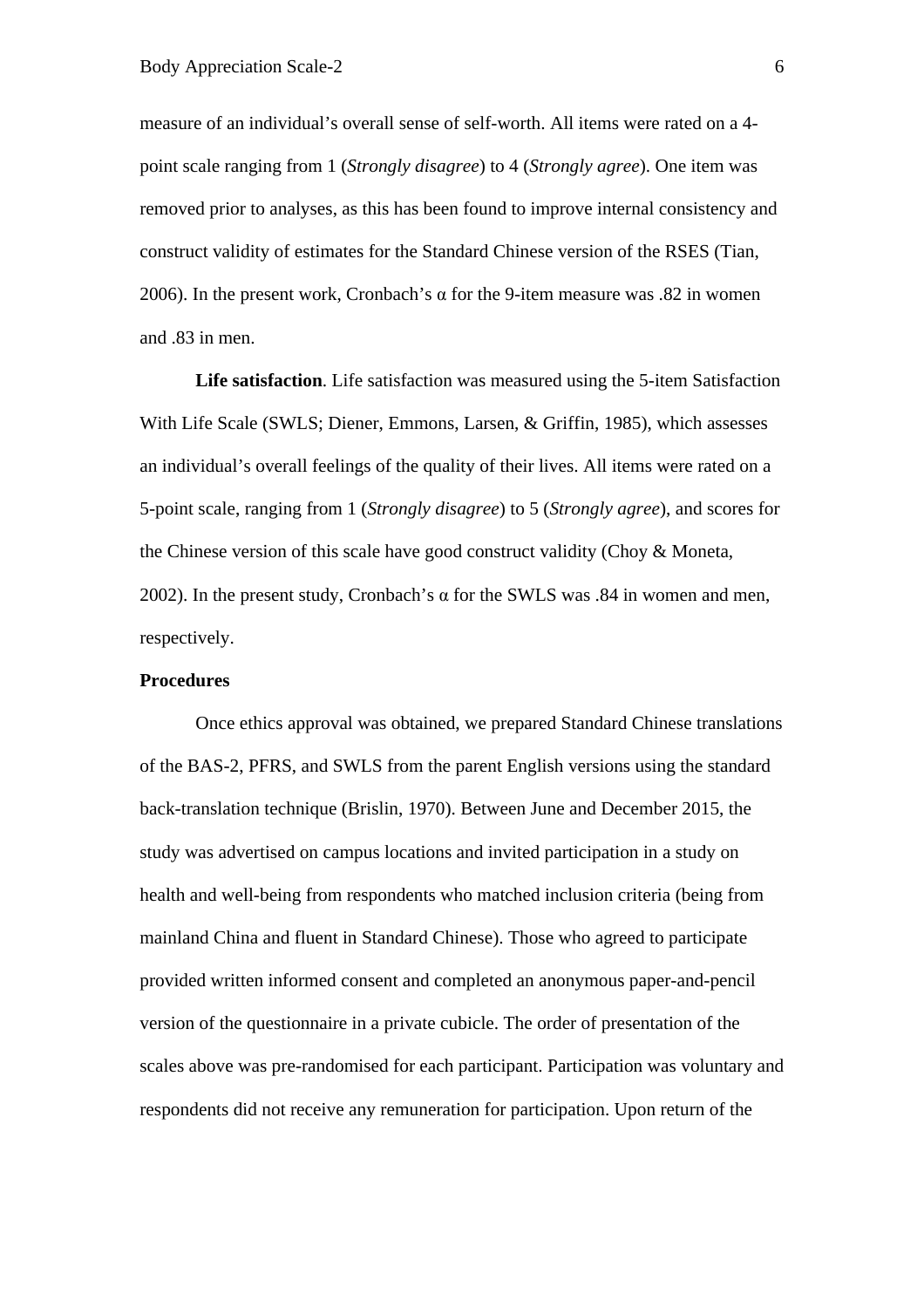completed questionnaires, participants were provided with written debrief information.

## **Statistical Analyses**

Confirmatory factor analysis (CFA) was conducted using the Analysis of Moment Structures Program (AMOS v.21; Arbuckle, 2012) to examine the fit of a single-factor model where all items loaded onto a single latent variable. Standard goodness-of-fit indices were selected *a priori* to assess the measurement models. The normed model chi-square  $(\chi^2)_{\text{normal}}$  is reported with lower values of the overall model chi-square indicating goodness-of-fit. A  $\chi^2$  normed value of < 3.00 indicates good fit (Hu & Bentler, 1999). The Steiger-Lind root mean square error of approximation (RMSEA) and its 90% confidence interval provide a correction for model complexity. RMSEA values close to .06 indicate a good fit, with values ranging to .10 representing a mediocre fit (Hu & Bentler, 1999). The standardised root mean square residual (SRMR) assesses the mean absolute correlation residual and is a badness-offit index: the smaller the SRMR, the better the model fit. A cut-off value for SRMR is recommended to be "close to" or  $< .09$  (Hu & Bentler, 1999, p. 27). The comparative fit index (CFI) measures the proportionate improvement in fit by comparing a target model with a more restricted, nested baseline model. The CFI reflects a goodness-offit index and is recommended to "close to" or  $> .95$  for adequate fit (Hu & Bentler, 1999, p. 27). To determine whether the BAS-2 was invariant across sex, we tested for invariance at the configural (i.e., whether similar factors are measured), factor loading (i.e., whether the magnitude of factor loadings is the same), and intercept (i.e., whether the intercept of the regression relating each item to its factor is the same) level (Chen, 2007). Finally, we examined sex differences in body appreciation scores in the present dataset, and also compared scores with data from Swami and Ng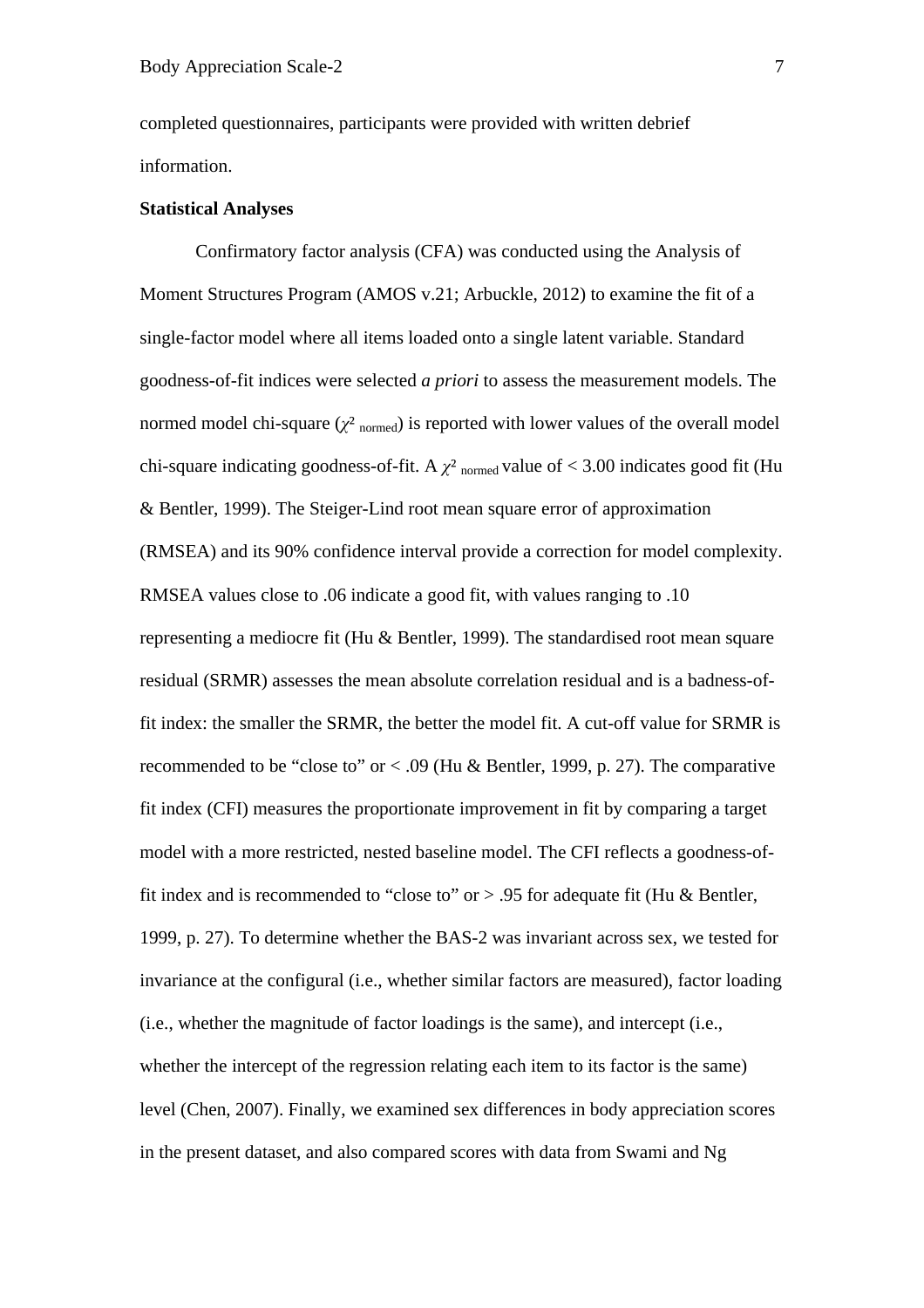(2015).

### **Results**

#### **Confirmatory Factor Analysis**

CFA was conducted on the 10 items of the BAS-2, where all items loaded onto a single latent variable. The standardised estimates of factor loadings for the best-fitting model were all good-to-excellent, with the exception of items #1 and 9 which were fair (see Figure 1). This one-dimensional structure provided an acceptable fit to the data:  $\chi^2$ <sub>M</sub>(32, *N* = 345) = 110.518,  $\chi^2$ <sub>normed</sub> = 3.454, CFI = .953, RMSEA = .084 (low = .068, high = .102), SRMR = .047. The unconstrained model had adequate fit for both sex sub-samples individually,  $\chi^2$ <sub>M</sub>(64, *N* = 345) = 165.540,  $\chi^2$ <sub>normed</sub> = 2.587, CFI = .941, RMSEA = .068 (low = .055, high = .081), SRMR = .051 (see Table 1 for further sub-sample metrics), suggesting configural invariance between the sexes. Differences between the unconstrained and fully constrained model were not significant, indicating that the structure of the model achieved factor loading invariance across sex,  $\Delta \chi^2(10) = 16.846$ ,  $p = .078$ . Finally, intercept invariance was evaluated, where all item-factor intercepts were constrained equally across participant sex and evaluated against the factor loading invariance model. Significant  $\Delta \chi^2$  values ( $p$  < .008) and model fit changes (i.e.,  $\Delta$ CFI  $\geq$  -.010 and  $\Delta$ RMSEA  $\geq$  .015 or  $\Delta$ SRMR  $\geq$  .010) indicate intercept non-invariance (Chen, 2007). According to the changes to the fit indices and  $\Delta \chi^2$ , intercept invariance was evident,  $\Delta \chi^2(10) = 17.00$ ,  $p = .074$ . Therefore, from these data, we find acceptable evidence for the one-dimensional structure for the BAS-2 across sex.

# **Further Analyses**

We calculated total body appreciation scores by taking the mean of all 10 items. These scores had adequate internal consistency in women ( $\alpha = .89$ ) and men ( $\alpha$ )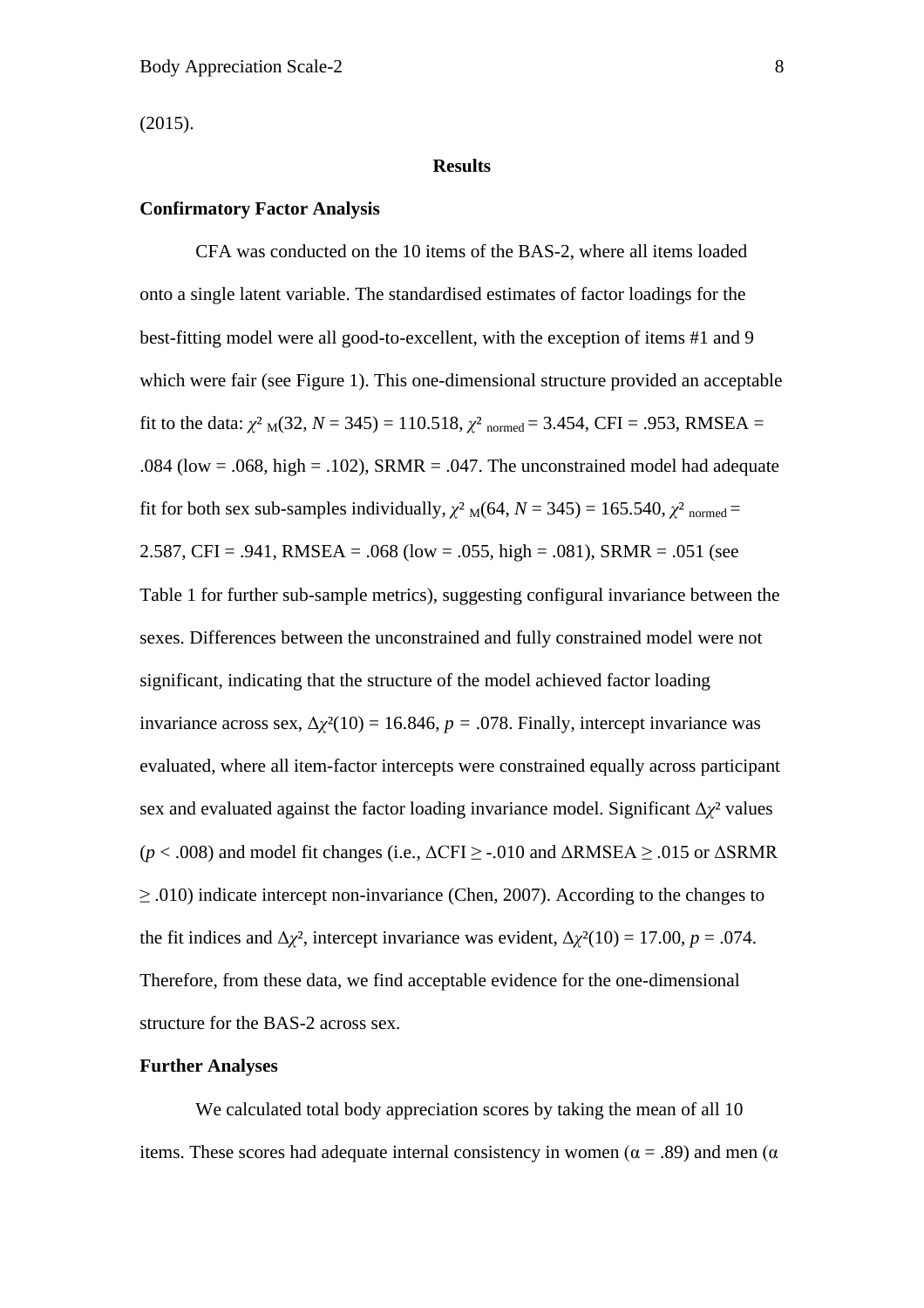$=$  .86). There was no significant difference in body appreciation between women ( $M =$ 3.62, *SD* = 0.64) and men ( $M = 3.72$ , *SD* = 0.65),  $t(343) = 1.45$ ,  $p = .149$ ,  $d = 0.16$ . In women, body appreciation was significantly and positively correlated with life satisfaction ( $r = .47$ ,  $p < .001$ ) and self-esteem ( $r = .45$ ,  $p < .001$ ), and negatively correlated with weight discrepancy ( $r = -.36$ ,  $p < .001$ ) and BMI ( $r = -.19$ ,  $p = .009$ ). In men, body appreciation was significantly and positively correlated with life satisfaction  $(r = .53, p < .001)$  and self-esteem  $(r = .48, p < .001)$ . However, the correlation with BMI<sup>2</sup> failed to reach significance  $(r = -.13, p = .093)$ .

We also obtained data from Swami and Ng (2015) of respondents who had completed the Cantonese version of the BAS-2 (women  $n = 457$ , men  $n = 417$ ) and conducted a 2 x 2 analysis of covariance (ANCOVA; Version: Cantonese versus Standard Chinese; Sex: women versus men) with body appreciation scores as the dependent variable. The sample who completed the Cantonese version were significantly younger,  $t(1212) = 7.99$ ,  $p < .001$ ,  $d = 0.46$ , and had lower BMIs,  $t(1212)$  $= 3.87, p < .001, d = 0.22$ , than those who completed the Standard Chinese version, so these variables were entered as covariates. The results of the ANCOVA showed no significant Version by Sex interaction,  $F(1, 1205) = 0.08$ ,  $p = .784$ ,  $\eta_p^2 < .01$ . However, men had significantly higher body appreciation than women,  $F(1, 1205) =$ 14.56,  $p < .001$ ,  $\eta_p^2 = .01$ , and participants who completed the Standard Chinese version had significantly higher scores than those who completed the Cantonese version,  $F(1, 1205) = 14.36$ ,  $p < .001$ ,  $\eta_p^2 = .01$ . In this analysis, covariate BMI was significant,  $F(1, 1205) = 25.99$ ,  $p < .001$ ,  $\eta_p^2 = .02$ , but covariate age was not,  $F(1, 1205) = 25.99$ ,  $p < .001$ ,  $\eta_p^2 = .02$ , but covariate age was not,  $F(1, 1205) = .001$  $1205$ ) = 0.35,  $p = .552$ ,  $\eta_p^2 < .01$ .

## **Discussion**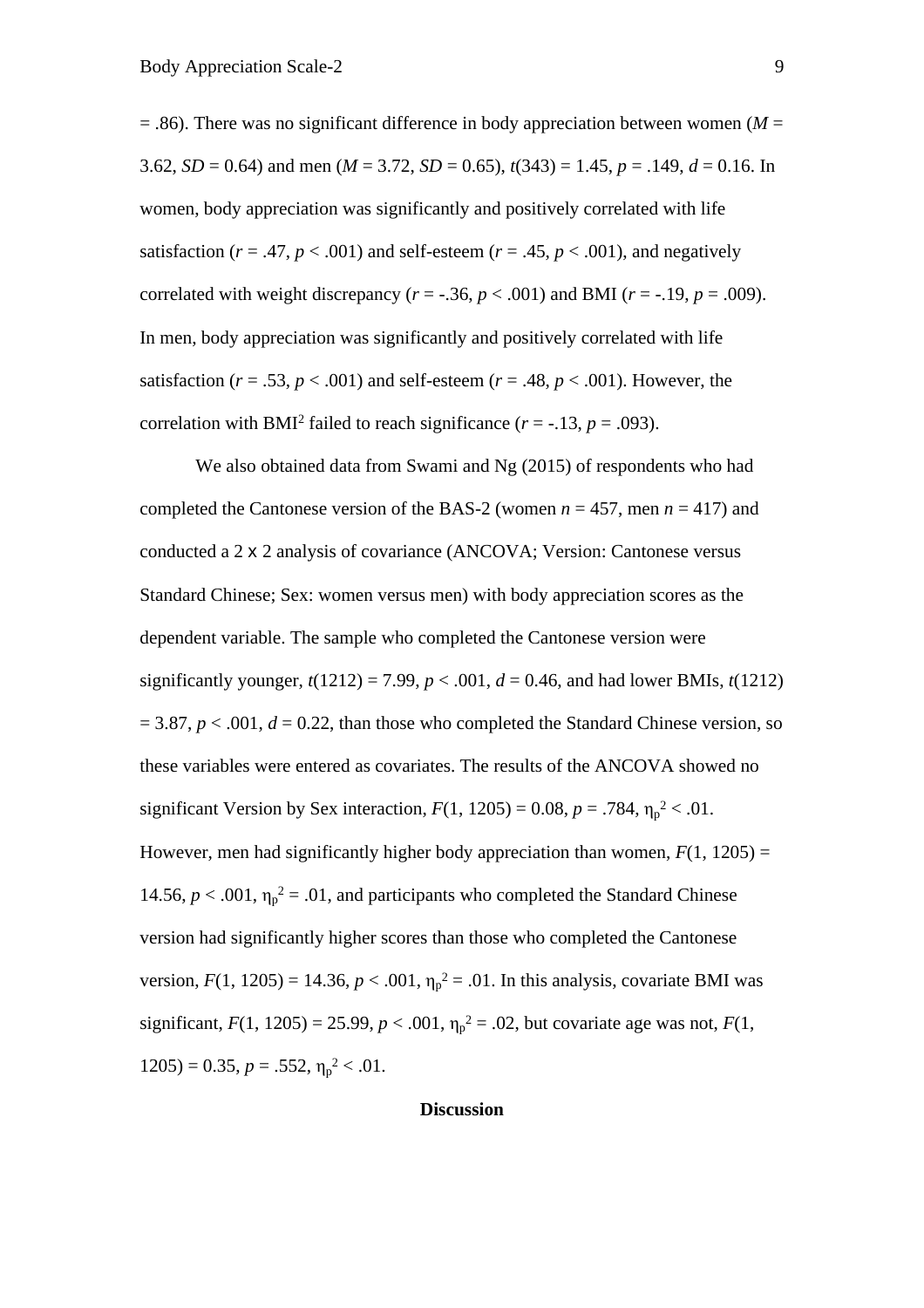Using CFA, we found that the one-dimensional model, in which all items loaded onto a single factor, had adequate fit in respondents who completed a Standard Chinese translation of the BAS-2. This finding is consistent with the parent model proposed by Tylka and Wood-Barcalow (2015b), as well findings in participants who completed Cantonese (Swami & Ng, 2015) and Persian (Atari, 2016) translations of the BAS-2. Moreover, scores on the Standard Chinese version of the BAS-2 have good internal consistency and convergent validity. Specifically, we found that body appreciation scores were significantly associated with life satisfaction and selfesteem, and, in women only, with weight discrepancy and BMI. Taken together, these findings suggest that the Standard Chinese version of the BAS-2 has good factorial and construct validity.

Our CFA results also showed that the one-dimensional model of body appreciation was invariant across sex. We found no significant difference in body appreciation scores between women and men. Although this contrasts with previous work, where men have been found to have significantly higher BAS-2 scores than women (Atari, 2016; Swami & Ng, 2015; Tylka & Wood-Barcalow, 2015b), it should also be noted the magnitude of the difference in those studies was small. Further, the fact that the BAS-2 had the same factor structure as reported by Swami and Ng (2015) allowed us to compare scores between participants who had completed Cantonese and Standard Chinese versions of the BAS-2. Results showed that the latter had significantly higher body appreciation, although the effect size of this difference was negligible. In practical, real-world terms, it might be argued that body appreciation scores were similar across both groups of respondents.

Future work could improve on the present design by replicating the present findings in samples of respondents who reside in mainland China or among other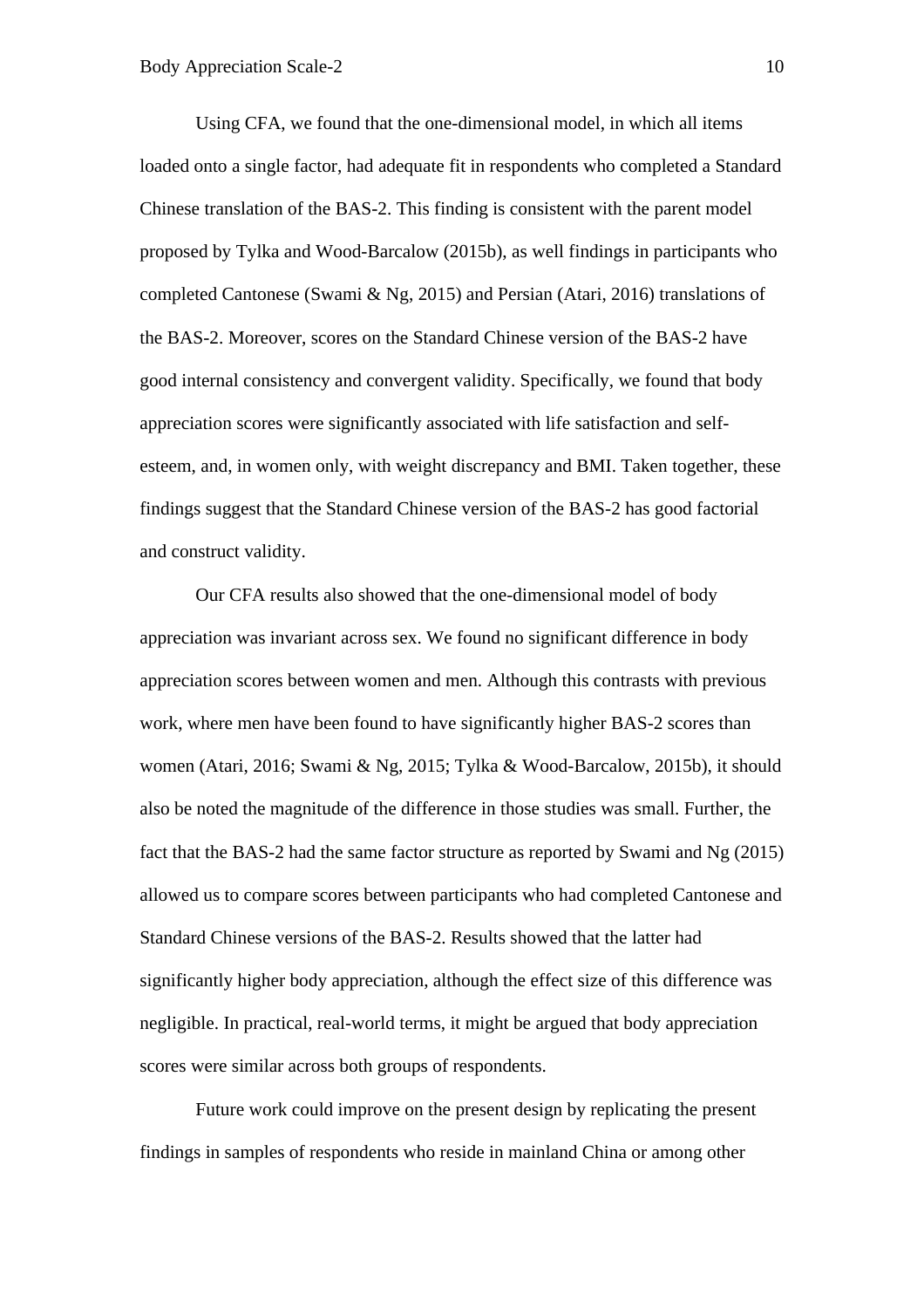samples fluent in Standard Chinese. It will also be important to provide further evidence of validity for BAS-2 estimates in these samples, particularly in terms of discriminant validity and test-retest reliability. In particular, the absence of a measure of body dissatisfaction in men was a real limitation that could be rectified in future work by including a measure of, for example, drive for muscularity. These issues aside, the availability of a Standard Chinese version of the BAS-2 opens up possibilities for examining positive body image in diverse cultural groups, as well as for effective cross-cultural comparisons of body appreciation. While there remains a need to examine the factor structure of translations of the BAS-2 in other languages, emerging evidence suggests that the scale may offer a vital tool for scholars seeking to understand body appreciation across cultures.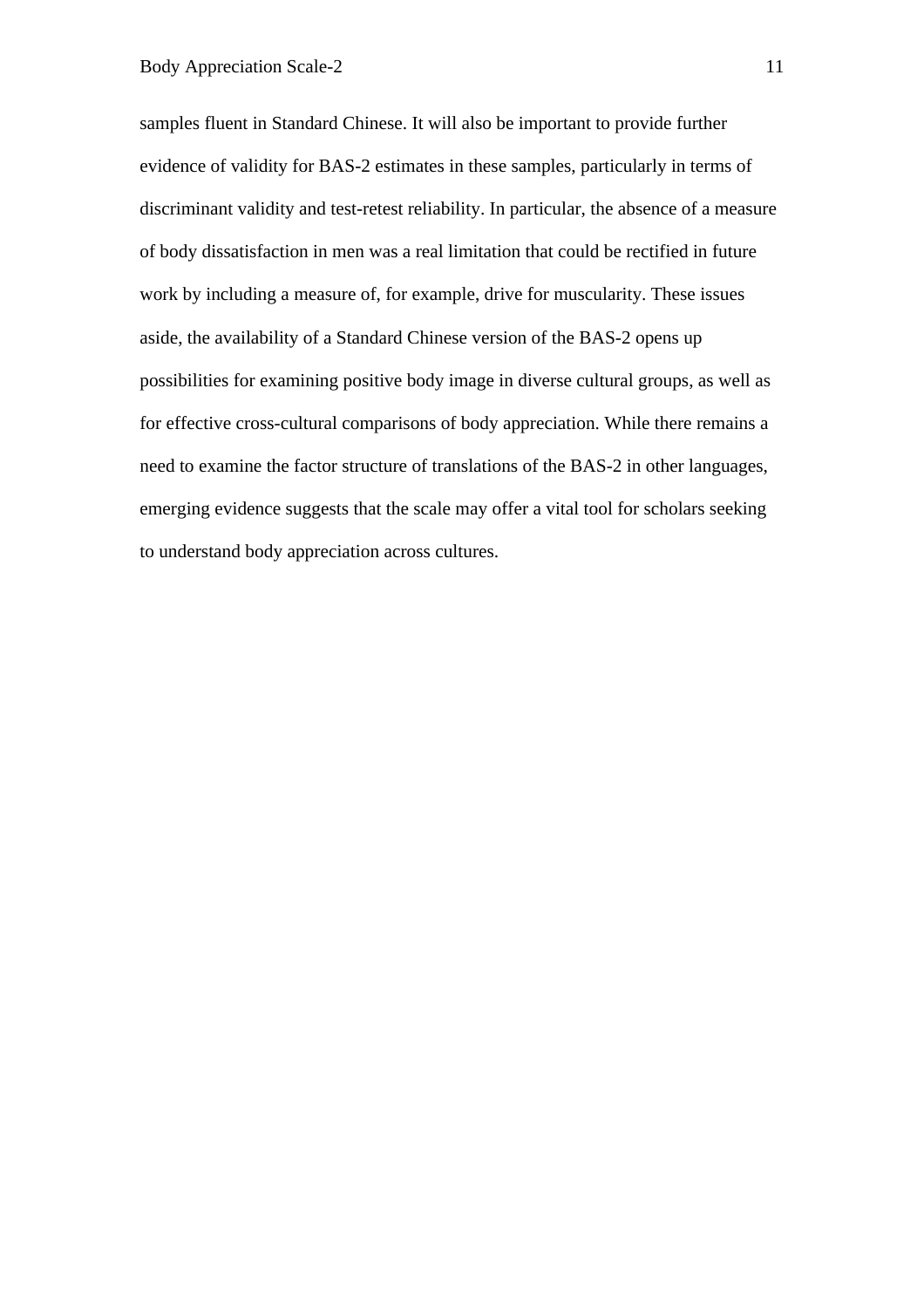#### **References**

- Atari, M. (2016). *Factor structure and psychometric properties of the Body Appreciation Scale-2 in Iran*. Manuscript submitted for publication.
- Arbuckle, J. (2012). *AMOS 21 reference guide*. Meadville, PN: Amos Development Corporation.
- Avalos, L. C., Tylka, T. L., & Wood-Barcalow, N. (2005). The Body Appreciation Scale: Development of psychometric evaluation. *Body Image*, *2*, 486-497. doi: 10.1016/j.bodyim.2005.06.002
- Brislin, R. W. (1970). Back-translation for cross-cultural research. *Journal of Cross-Cultural Psychology*, *1*, 185-216. doi: 10.1177/135910457000100301
- Brown, M. W., & Cudeck, R. (1993). Alternative ways of assessing model fit. In K. A. Bollen, & J. S. Long (Eds.), *Testing structural equation models* (pp. 445- 455). Newbury Park, CA: Sage.
- Chen, F. F. (2007). Sensitivity of goodness of fit indices to lack of measurement invariance. *Structural Equation Modeling*, *14*, 464-504. doi: 10.1207/s15328007sem1203\_7
- Choy, W. C. W., & Moneta, G. B. (2002). The interplay of autonomy and relatedness in Hong Kong Chinese single mothers. *Psychology of Women Quarterly*, *26*, 186-199. doi: 10.1111/1471-6402.t01-1-00002
- DeFrancis, J. (1984). *The Chinese language: Fact and fantasy*. Honolulu, HI: University of Hawaii Press.
- Diener, E., Emmons, R. A., Larsen, R. J., & Griffin, S. (1985). The Satisfaction with Life Scale. *Journal of Personality Assessment*, *49*, 71-75. doi: 10.1207/s15327752jpa4901\_13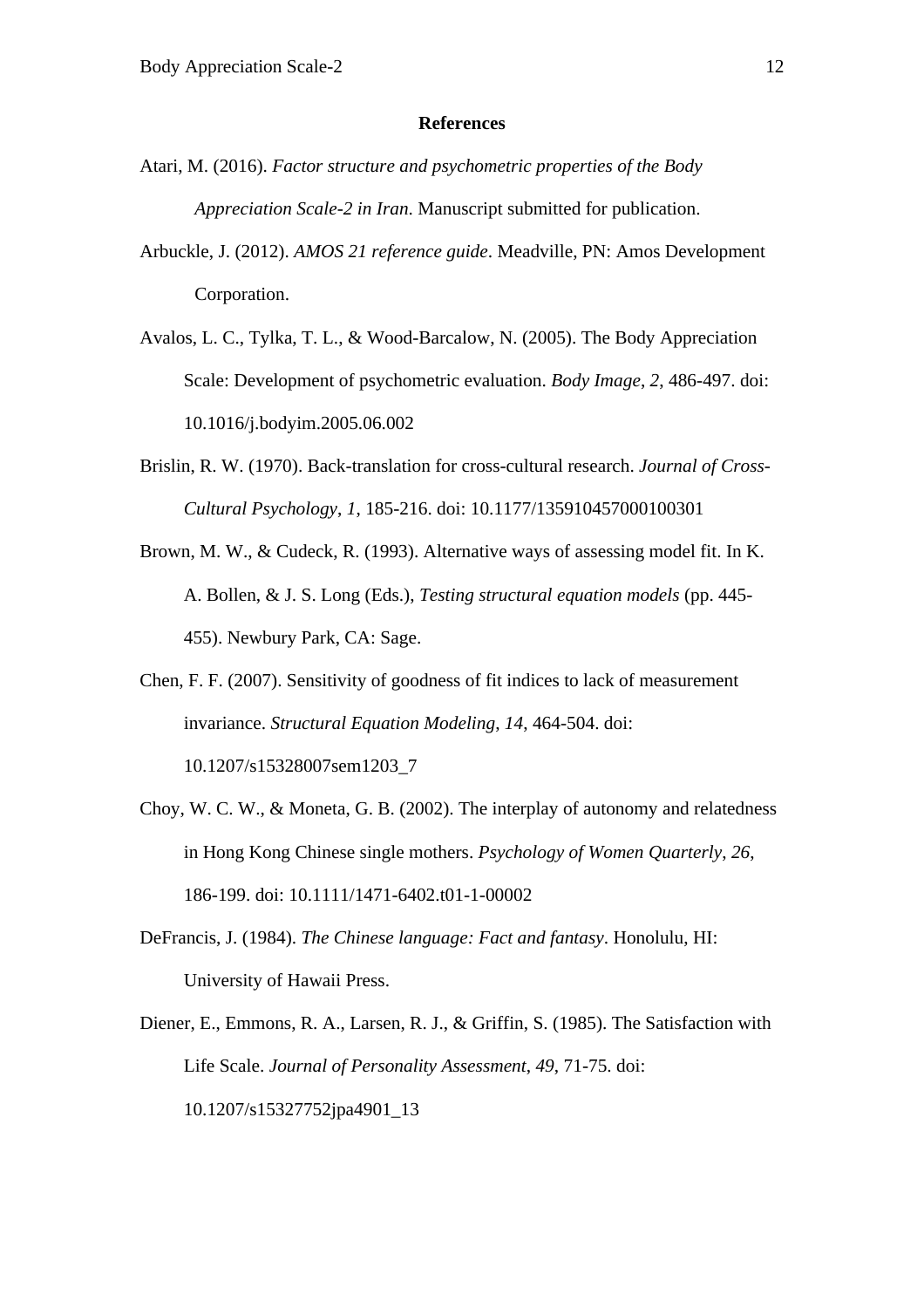- Hu, L., & Bentler, P. (1999). Cutoff criteria for fit indices in covariance structure analysis: Conventional criteria versus new alternatives. *Structural Equation Modeling*, *6*, 1-55. doi: 10.1080/10705519909540118
- Kane, D. (2006). *The Chinese language: Its history and current usage*. North Clarendon, VT: Tuttle Publishing.
- Ng, S.-K., Barron, D., & Swami, V. (2015). Factor structure and psychometric properties of the Body Appreciation Scale among adults in Hong Kong. *Body Image*, *13*, 1-8. doi: 10.1016/j.bodyim.2014.10.009
- Rosenberg, M. (1965). *Society and the adolescent self-image*. Princeton, NJ: Princeton University Press.
- Swami, V., & Chamorro-Premuzic, T. (2008). Factor structure of the Body Appreciation Scale among Malaysian women. *Body Image*, *5*, 409-413. doi: 10.1016/j.bodyim.2008.04.005
- Swami, V., & Jaafar, J. L. (2012). Factor structure of the Body Appreciation Scale among Indonesian women and men: Further evidence of a two-factor solution in a non-Western population. *Body Image*, *9*, 539-542. doi:

10.1016/j.bodyim.2012.06.002

- Swami, V., & Ng, S.-K. (2015). Factor structure and psychometric properties of the Body Appreciation Scale-2 in university students in Hong Kong. *Body Image*, *15*, 68-71. doi: 10.1016/j.bodyim.2015.06.004
- Swami, V., Salem, N., Furnham, A., & Tovée, M. J. (2008). Initial examination of the validity and reliability of the female Photographic Figure Rating Scale for body image assessment. *Personality and Individual Differences*, *44*, 1752-1761. doi: 10.1016/j.paid.2008.02.002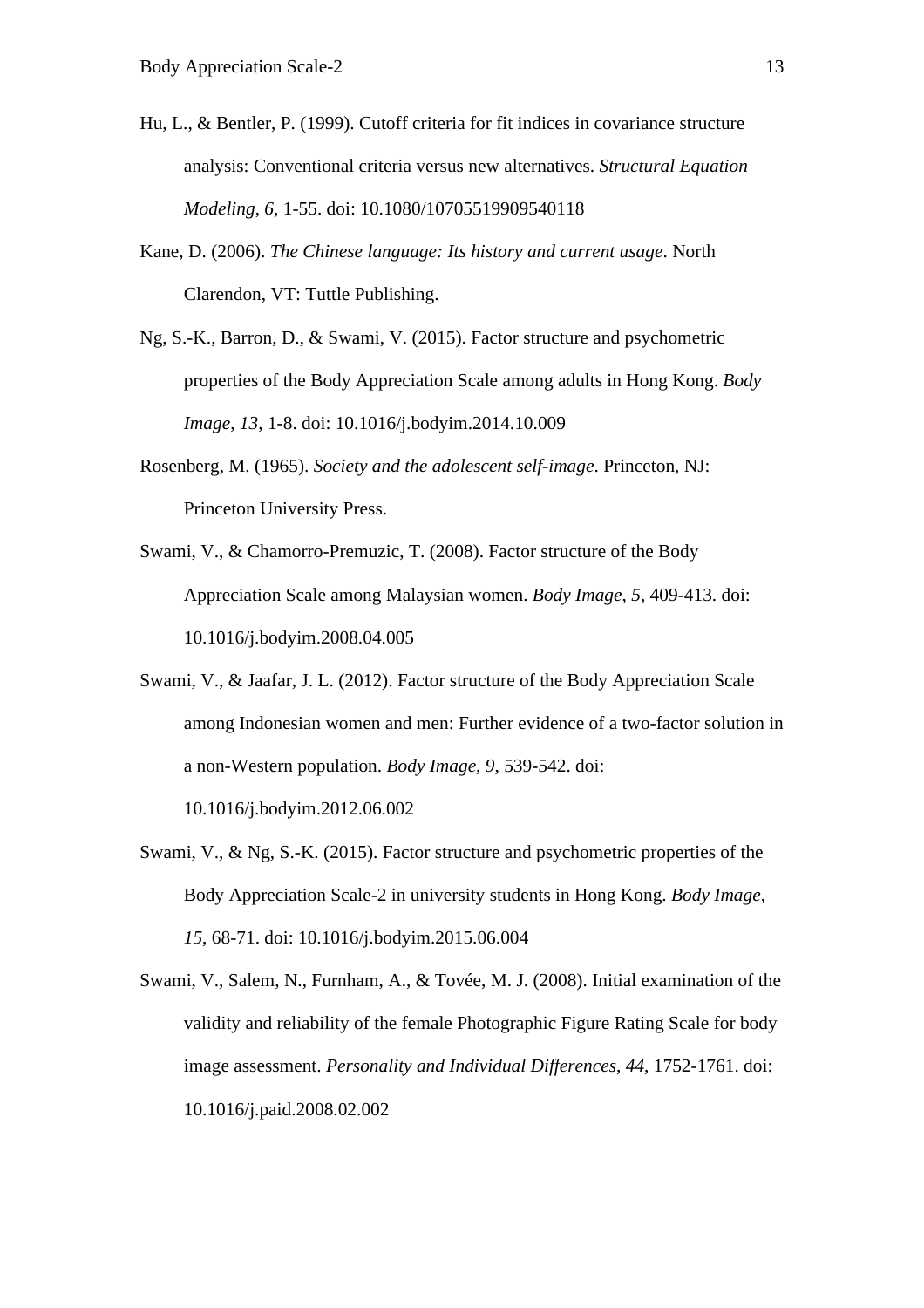- Swami, V., Stieger, S., Harris, A. M., Nader, I. W., Pietschnig, J., Voracek, M., & Tovée, M. J. (2012). Further investigation of the validity and reliability of the Photographic Figure Rating Scale for body image assessment. *Journal of Personality Assessment*, *94*, 404-409. doi: 10.1080/00223891.2012.660293
- Swami, V., Stieger, S., Haubner, T., & Voracek, M. (2008). German translation and psychometric evaluation of the Body Appreciation Scale. *Body Image*, *5*, 122- 127. doi: 10.1016/j.bodyim.2007.10.002
- Tian, L. M. (2006). Shortcomings and merits of the Chinese version of the Rosenberg (1965) Self-Esteem Scale. *Psychological Exploration*, 26, 88-91.
- Tiggemann, M. (2015). Considerations of positive body image across various social identities and special populations. *Body Image*, *14*, 168-176. doi: 10.1016/j.bodyim.2015.03.002
- Tylka, T. L., & Wood-Barcalow, N. L. (2015a). What is and what is not positive body image? Conceptual foundations and construct definition. *Body Image, 14*, 118- 129. doi: 10.1016/j.bodyim.2015.04.011
- Tylka, T. L., & Wood-Barcalow, N. L. (2015b). The Body Appreciation Scale-2: Item refinement and psychometric evaluation. *Body Image*, *12*, 53-67. doi: 10.1016/j.bodyim.2014.09.006
- Webb, J. B., Wood-Barcalow, N. L., & Tylka, T. L. (2015). Assessing positive body image: Contemporary approaches and future directions. *Body Image, 14*, 130- 145. doi: 10.1016/j.bodyim.2015.03.010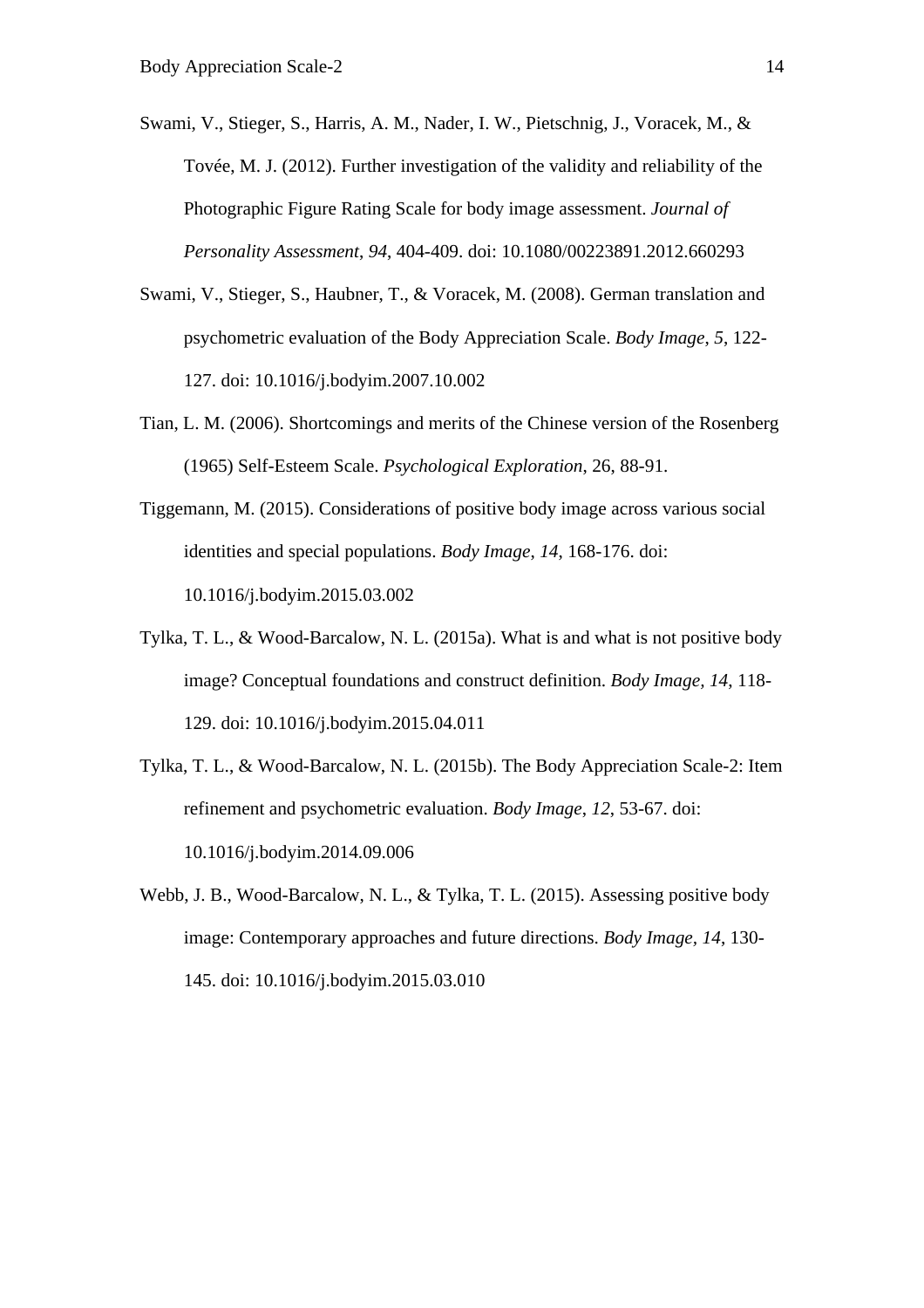Table 1. *Model Fit Indices and Tests of Measurement Invariance for the One-Factor Body Appreciation Scale-2 Model Across Participant Sex*

|                                      | $\chi^2$ M |    | df <sub>M</sub> $\chi^2$ normed | <b>RMSEA</b> | <b>SRMR</b> | <b>CFI</b> |
|--------------------------------------|------------|----|---------------------------------|--------------|-------------|------------|
|                                      |            |    |                                 | $(90\%~CI)$  |             |            |
| Men $(n = 154)$                      | 71.357     | 32 | 2.230                           | .090         | .051        | .949       |
|                                      |            |    |                                 | (.062, .118) |             |            |
|                                      |            |    |                                 |              |             |            |
| Women $(n = 191)$                    | 94.187     | 32 | 2.943                           | .101         | .056        | .934       |
|                                      |            |    |                                 | (.078, .125) |             |            |
|                                      |            |    |                                 |              |             |            |
| Configural Invariance                | 165.540    | 64 | 2.587                           | .068         | .051        | .941       |
|                                      |            |    |                                 | (.055, .081) |             |            |
|                                      |            |    |                                 |              |             |            |
| Factor Loading Invariance 182.323 73 |            |    | 2.498                           | .066         | .060        | .936       |
|                                      |            |    |                                 | (.054, .078) |             |            |
|                                      |            |    |                                 |              |             |            |
| Intercept Invariance                 | 199.325    | 83 | 2.402                           | .064         | .061        | .932       |
|                                      |            |    |                                 | (.053, .075) |             |            |
|                                      |            |    |                                 |              |             |            |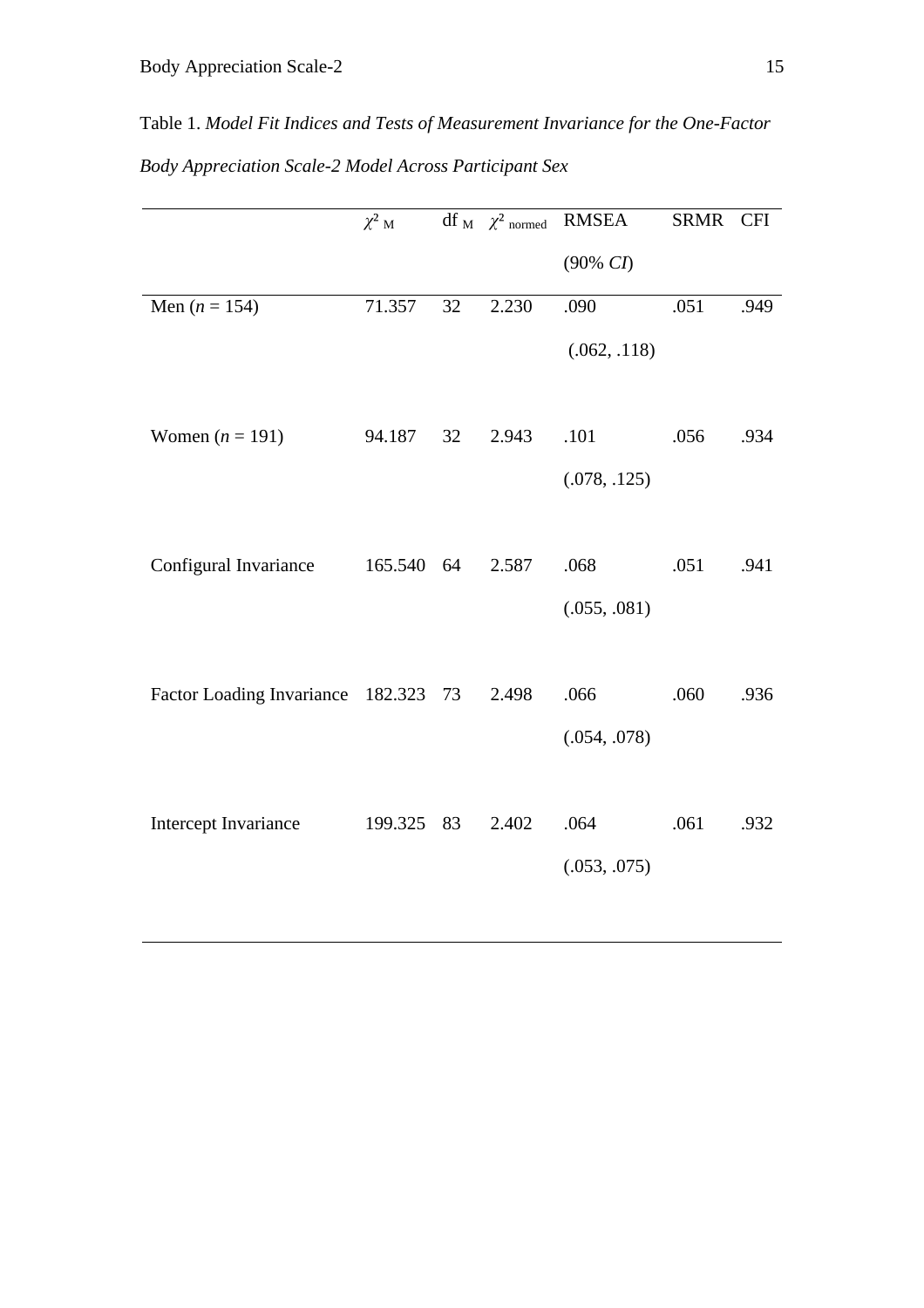

*Figure 1.* The one-dimensional model of the Body Appreciation Scale-2 with standardised parameter estimates. *Note*: \*Denotes covary of error terms between items.